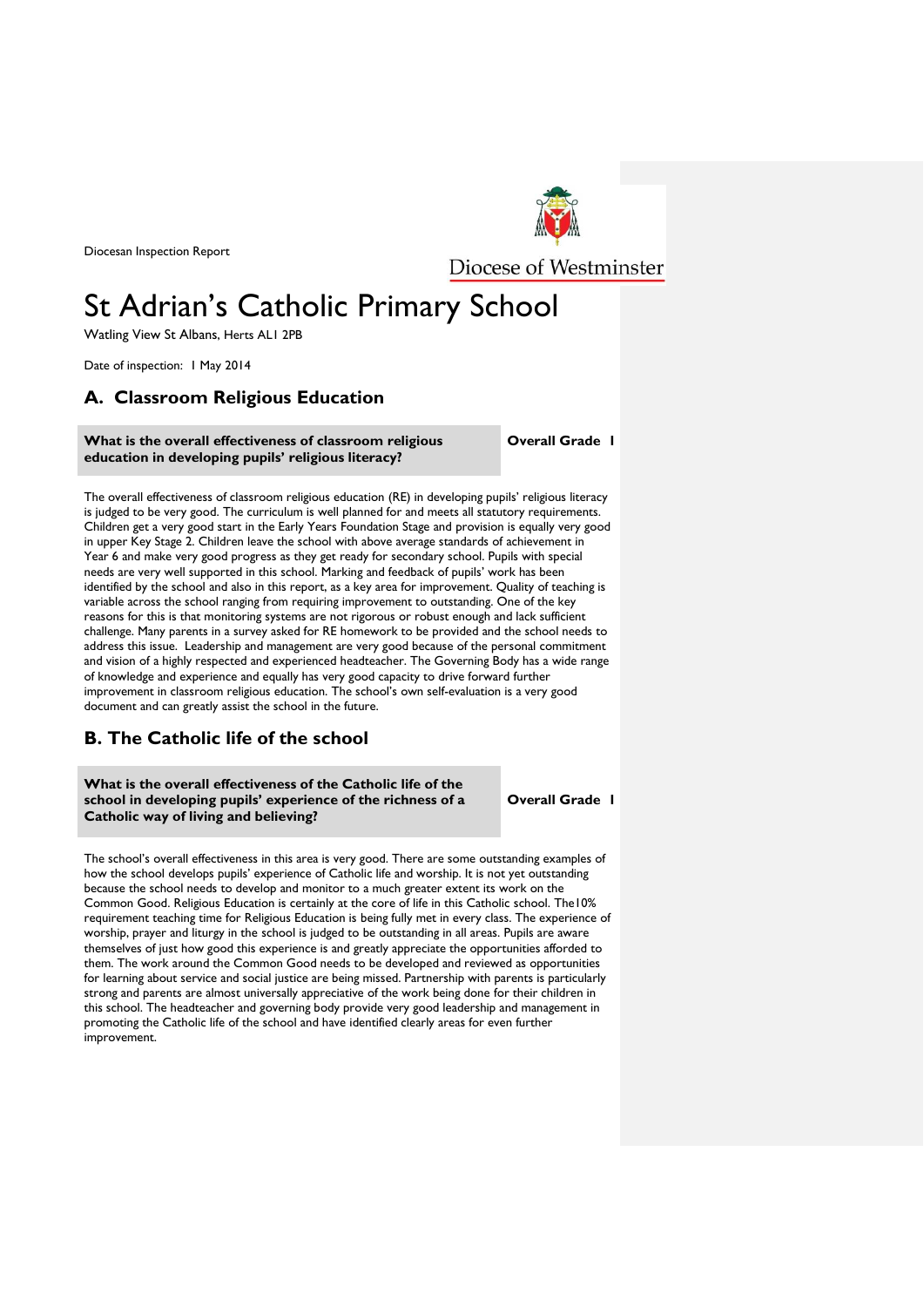# **Introduction**

The inspectors would like to thank the governors, headteacher, staff, pupils and parents for their cooperation over the conduct of the inspection. The inspectors spent 1 day in school, visited 8 lessons and 1 assembly, and carried out 5 interviews with school staff, pupils and governors. Other evidence was gathered from contacts with parents through a questionnaire, scrutiny of a sample of pupils' work, observation of pupils in and out of lessons and examination of school documents.

The Inspection of St Adrian's was carried out under the requirements of the Canon 806 and the Education Act 2005, and in accordance with the Framework for Section 48 Inspections approved by the Archbishop of Westminster. The inspectors are appointed by the Archbishop. The inspection reviews and evaluates how effective the school is in providing Catholic education. This process begins with the school's own self-evaluation.

# **Inspection Team**

| Mr Sean Flood    | Lead Inspector      |  |
|------------------|---------------------|--|
| Ms Tracey Peters | Associate Inspector |  |

# **Description of School**

 $\overline{\phantom{a}}$ 

The school is a one form entry Catholic primary school in the Local Authority of Hertfordshire and the locality of St Albans. The school serves the parish of St Bartholomew's in St Albans South. There is are also a significant number of pupils from the parishes of Redbourn, Shenley and Radlett where there are no Catholic primary schools.. The proportion of pupils who are baptised Catholic is 97*%.*  The proportion of pupils who are from other Christian denominations is 2.5*%* and from other Faiths is 0.5*%*. The percentage of Catholic teachers in the school is 64*%*.

There are 239 pupils on roll, and 2 pupils with a statement of Special Educational Need. The proportion of pupils from ethnic minority groups is below average. The number of pupils speaking English as an Additional Language is also below average.There is a well below average rate of families claiming free school meals. 101 pupils receive the Pupil Premium. The mission statement of the school states: "To learn, To love, To live". .

| Telephone:                   | 01727852687                                            |                                                                                    |
|------------------------------|--------------------------------------------------------|------------------------------------------------------------------------------------|
| e-mail address:              | admin <del>office</del> @stadrians.herts.sch.uk        |                                                                                    |
| <b>DFE Number:</b>           | 9193389                                                |                                                                                    |
| <b>URN Number:</b>           | 117470                                                 |                                                                                    |
| Headteacher:                 | Mrs Yvonne Hawkes                                      |                                                                                    |
| Chair of Governors:          | Mr   R Belt                                            |                                                                                    |
| Date of previous inspection: | 10th June 2008                                         |                                                                                    |
| Key for inspection grades:   | Grade $1*$<br>Grade 1<br>Grade 2<br>Grade 3<br>Grade 4 | Outstanding<br>Very Good<br>Good<br>Requires improvement<br><b>Causing Concern</b> |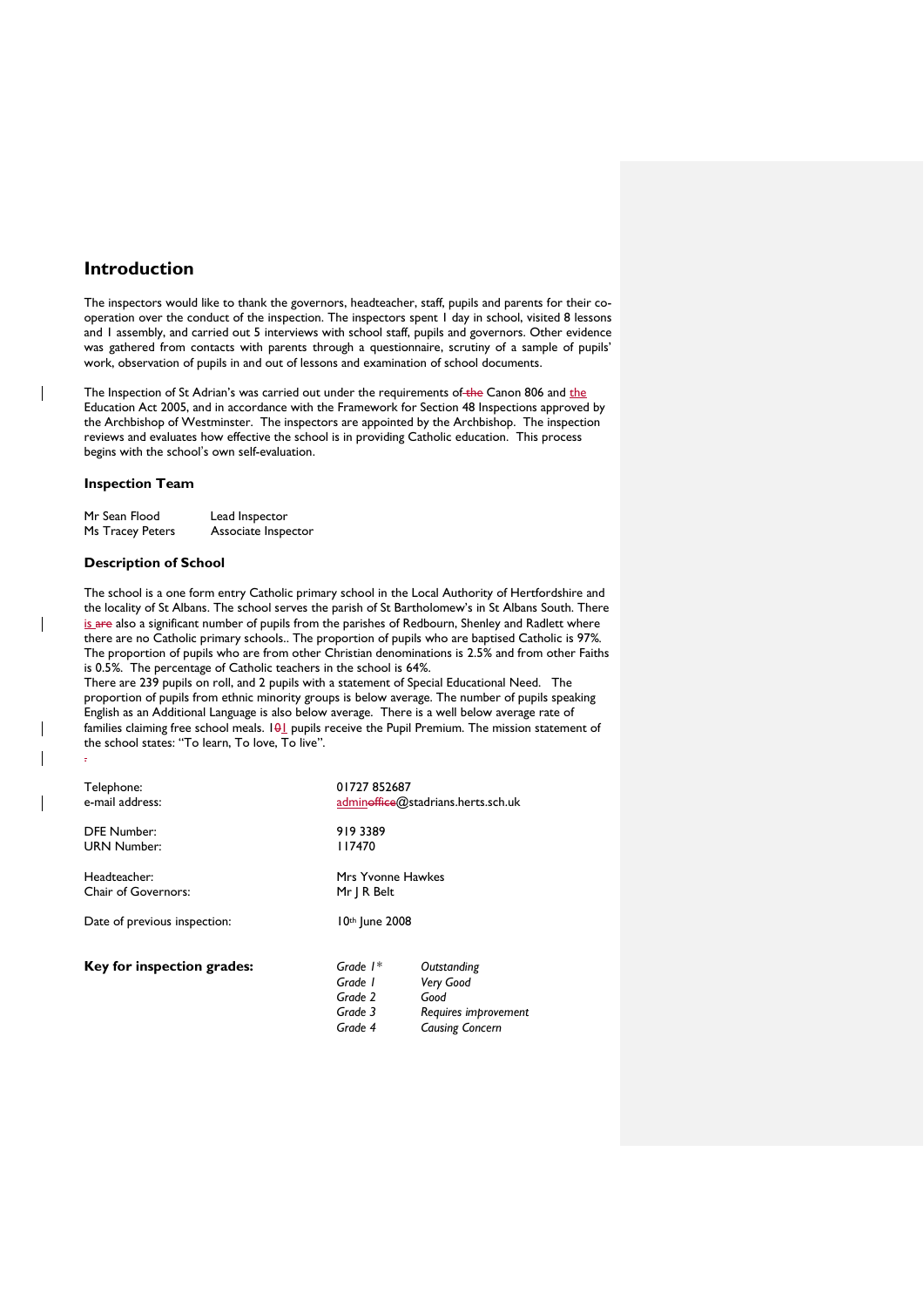# **A. Classroom Religious Education**

*How religiously literate are pupils in the teachings and traditions of the Catholic faith and how well do they know, understand and appreciate the importance of religious faith and practice in everyday life?*

## **What has improved in classroom religious education since the last inspection?**

The key issue highlighted in the previous inspection has been fully addressed. Most pupils are given targets in religious education which they know about and then strive to achieve. The main improvement that is obvious has been the increased focus on scripture resulting in a greater emphasis for all children in developing an understanding of the Bible as God's Word.

# **How well does the content of classroom religious education meet the requirements of the Curriculum Directory?**

# **Grade 1**

The content of St Adrian's Catholic School Religious Education curriculum fully meets the requirements of the *Religious Education Curriculum Directory*. The curriculum is well planned for by the religious education leadership team. The school uses the units of work provided by Margaret Carswell as its core curriculum. It is looking to the future for further extension resources to enhance religious education provision.

There is not much evidence to show creativity in the teaching and learning of RE and this needs to be developed further. Pupils are taught about other faiths such as Judaism in an appropriate way. The school has invested in a wide range of resources linked to the *Religious Education Curriculum Directory*, this ensures that there is a three year cycle of learning which does provide opportunities for progression across the key stages. The structure, planning and content of this school's RE curriculum and in lessons is mostly very good and thorough.

# **Pupil achievement (as well as attainment and progress) in religious education** *Grade 1* **Grade 1**

Pupil achievement overall is very good. This is most evident in the Early Years Foundation Stage and among the older pupils in the school. Achievement overall is very variable ranging from requiring improvement to outstanding. Targets are being set effectively in some classes and many pupils can discuss these and summarise what they have been learning about. Pupil enthusiasm and engagement for learning during lessons is a noteworthy feature of this school. Many pupils take care and pride in their work but this is not consistent in the school and presentation of work is often seen to be in need of improvement, especially in their books. For example, many pupils do not date or record when they do or complete their work. Some of the displays seen in classrooms and the use of stained glass effects in Key Stage 2 were of a very high standard. Pupils' work is assessed through the year using the National Levels of Attainment and agreed understandings and planning and teaching is modified according to these guidelines. The school has engaged with other schools in moderating pupil attainment. Marking and feedback of pupils' work has been identified as a key priority for improvement by the school itself, and this inspection concurs with this objective. Marking is not being used effectively in a wide range of classes. Pupils enter the school broadly either in line or withabove national averages and leave in Year 6 achieving generally above the national average, therefore progress is deemed to be at least good in this school. This is evident by examining the pupils' analysis and understanding of Psalms and Scripture. Progress is especially good in Years 5 and 6 and among pupils with special educational needs.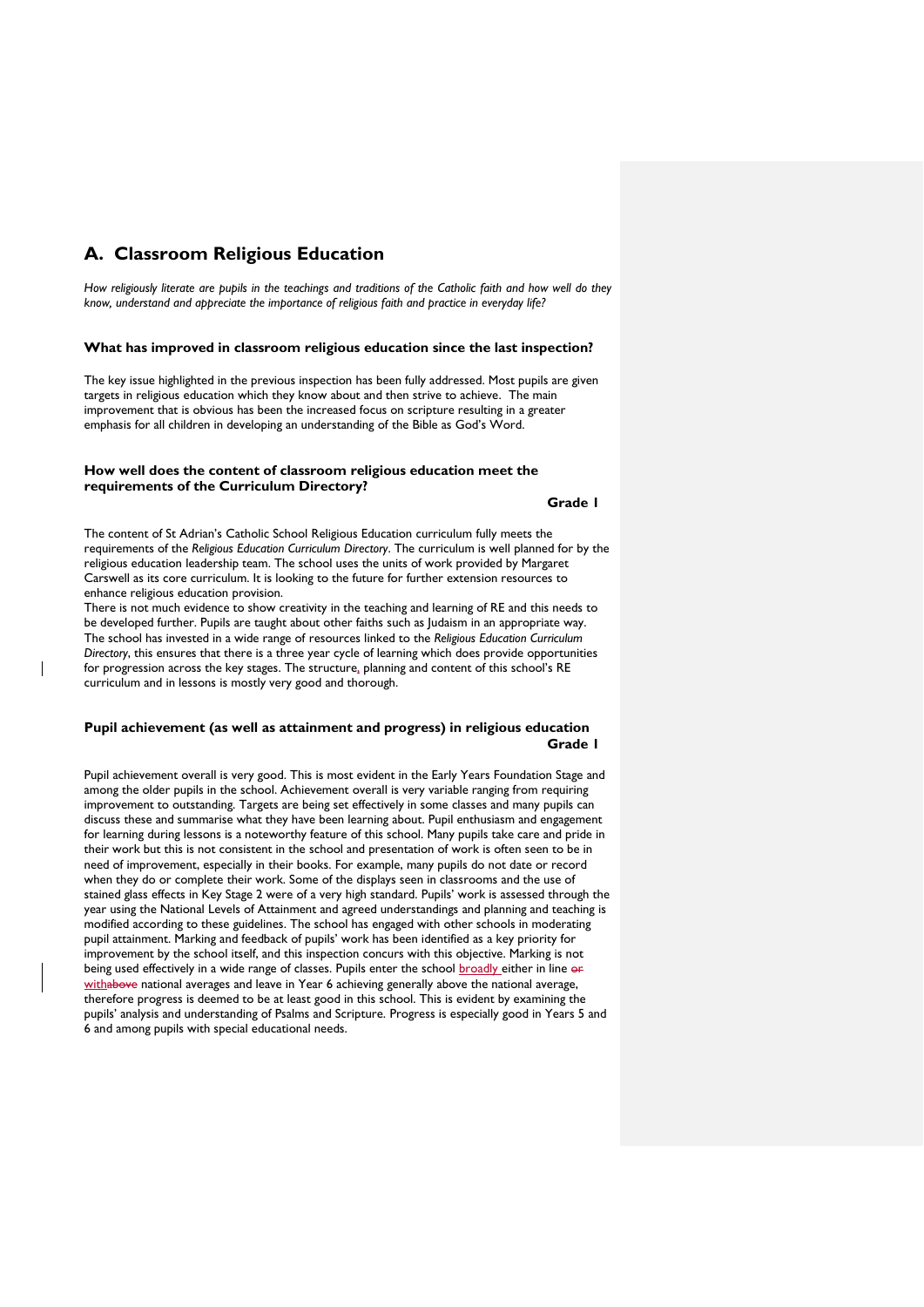## **The quality of teaching**

 $\overline{\phantom{a}}$ 

 $\overline{\phantom{a}}$ 

The quality of teaching across the school is very variable overall and is judged to be good. The children get a very good start in the Early Years Foundation Stage classes where teachers are dynamic and very creative in how they develop young children's awareness. Both classes are very rich in language and resources and pupils quickly learn key words and names of people central to the Catholic faith. Pupils' individual needs and wants are well catered for and identified early. Teaching in Key Stage 1 is improving and requires further improvement. The quality of teaching across Key Stage 2 ranges from good to outstanding and in upper Key Stage 2 is of a very high standard indeed as teachers have very high expectations of their pupils and constantly challenge them to do better. During this inspection some very good and outstanding teaching was seen in these older pupils' classes around the theme of 'From Easter to Pentecost'. There was also a great deal of respect shown between pupils and teachers in these classes, who took time and care to answer what were some quite searching questions from the pupils. Teaching and learning assistants were very effective in all lessons seen and play a vital role in this school to help many pupils learn. Pupils with special needs are being very well supported. Marking is a weakness which has been identified and needs to be addressed. A very large numbers of parents in a questionnaire asked for and stated that there was little or no homework provision provided in religious education. The school recognises this is indeed the case and is taking steps to ensure that homework is provided in the future in this key area.

**Grade 1**

The leadership and management of management of religious education isare very good. The headteacher is greatly respected and admired by the whole community and pupils and parents speak very highly of her role within the school. She herself has a clear vision and commitment to the educational mission of the Church. She is being well supported by an enthusiastic religious education subject leader. The school has recently made some important changes to its leadership structure and has made some key appointments in leadership for the next academic year. The governing body hasve outstanding capacity to support the school in its mission and isare equally committed to securing improvement in the near future. Leadership and management are not yet outstanding because the school's monitoring systems and structures are currently inadequate as they are not robust enough, they lack rigour and are not sufficiently challenging. This is a key area for development. There is are a very good and wide range of resources within the school and in most classes. The school's own self-evaluation document is very good and comprehensive and identifies many of the key areas for development within the school. These now need to be implemented in the near future.

#### **What should the school do to improve further in classroom religious education?**

- Ensure that the monitoring of the quality of teaching is backed up by rigorous and robust
- systems and clear and specific targets are given to teachers, where improvement is required Review how work is presented in books and around the school to ensure greater
- consistency of standards in all classes
- Develop in the near future, marking and feedback systems so that pupils know clearly what they have to do to improve their work.
- Provide homework opportunities for all pupils in the school to further enhance their learning in religious education.

**Grade 2**

**Formatted:** Not Highlight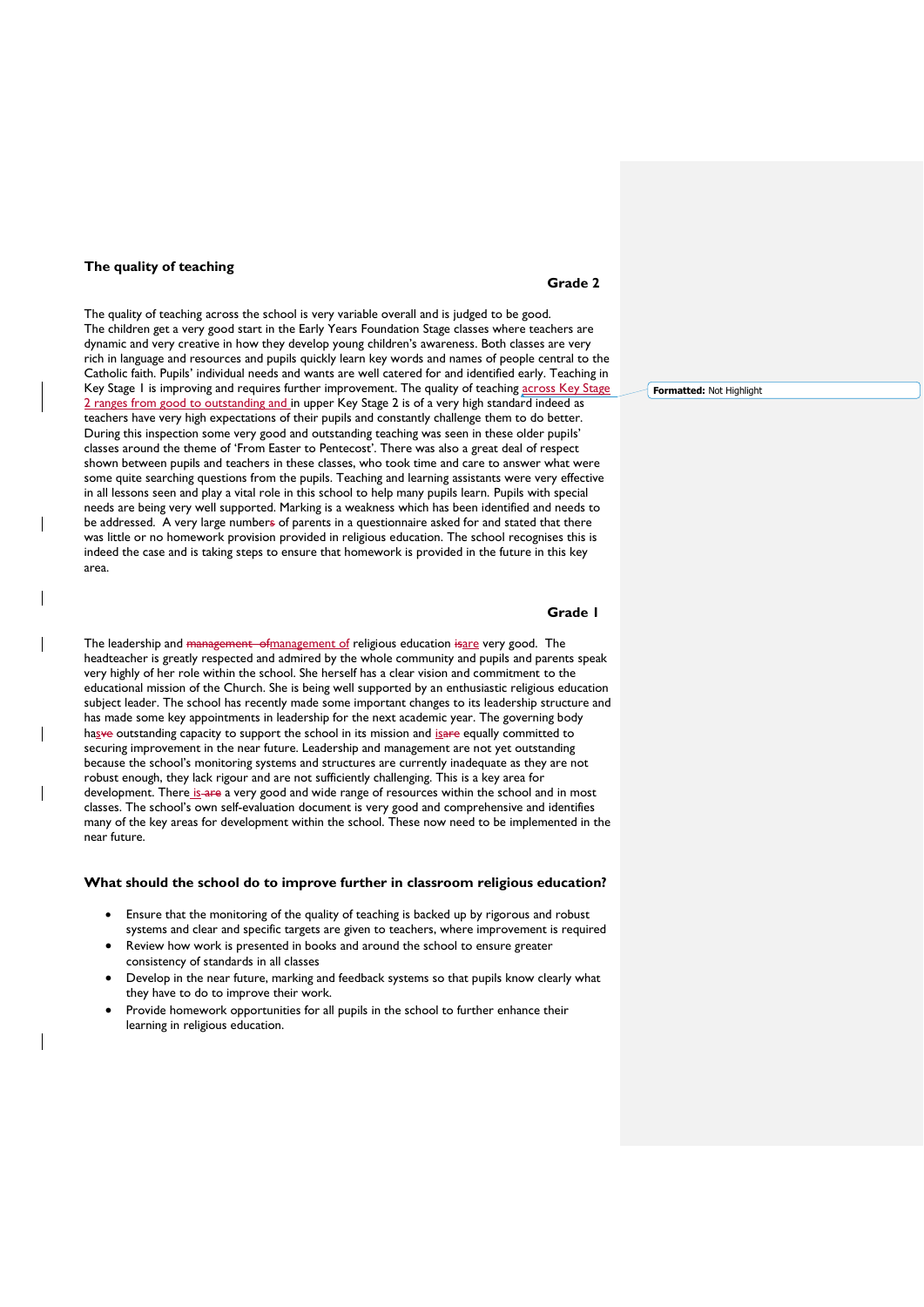# **B. The Catholic life of the school**

*How well do pupils experience the richness of a Catholic way of living and believing through all areas of school life?*

#### **What has improved since the last inspection?**

The key issue identified in this area during the last inspection concerning the monitoring of class prayers has been well addressed. Some of the other areas that have been developed include the introduction of class Masses and resources inresources in Key Stage 2 and non-Eucharistic liturgies for Key Stage 1. The Governing Body now hasve a Catholic Life & Community group (CLC group) which helps to monitor this key area within the school.

# **The place of religious education as the core of the curriculum – time, staffing, accommodation, resources, budget**

**Grade 1\***

10% of curriculum time is devoted to the teaching of religious education across all key stages every week. This is planned and monitored for as to compliance by the headteacher and religious education subject leader. The school views religious education as a core subject in the curriculum and as such, time, money and resources are given in accordance with its high status. An appropriate annual budget is allocated and extra resources provided as and when required. Teachers have mostly very good subject knowledge of religious education in accordance with the *Religious Education Curriculum Directory* for England and Wales. New teachers to the school are being well supported in learning about the teaching of religious education and are encouraged to study for higher Catholic qualifications. The accommodation is of a high standard both indoors and outdoors as well in the school's extensive grounds. Displays and prayer corners are mostly of a high quality and the school clearly places a high emphasis on the centrality of the Catholic faith to its mission.

# **The experience of Catholic worship – prayer and liturgy – for the whole school community.**

#### **Grade 1\***

Prayer and worship are at the core of the Catholic life in St Adrian's School. This is a major strength of the school and is judged to be outstanding. Worship and prayer are central to the daily life of the school as is evidenced by evidenced by class prayer, Key Stage prayer or whole school prayer services. A very reverent Key Stage 2 pupils' prayer group took place during the course of this inspection, led by the religious education subject leader. Also worthy of note are some of the collated whole class books which display and show pupils own prayers and reflections. School Masses are celebrated each term with at least one taking place termly in the parish church. Governors and parents are invited to attend school Masses and whole school assemblies as well as class themed assemblies. Pupils are involved in the celebration of Mass on many levels such as by altar serving, as musicians, as readers, during the offertory procession and in preparing the liturgy beforehand. In class liturgies and assemblies pupils are actively involved through preparation of prayer, drama, liturgical dance and other forms of worship. Pupils showed great respect during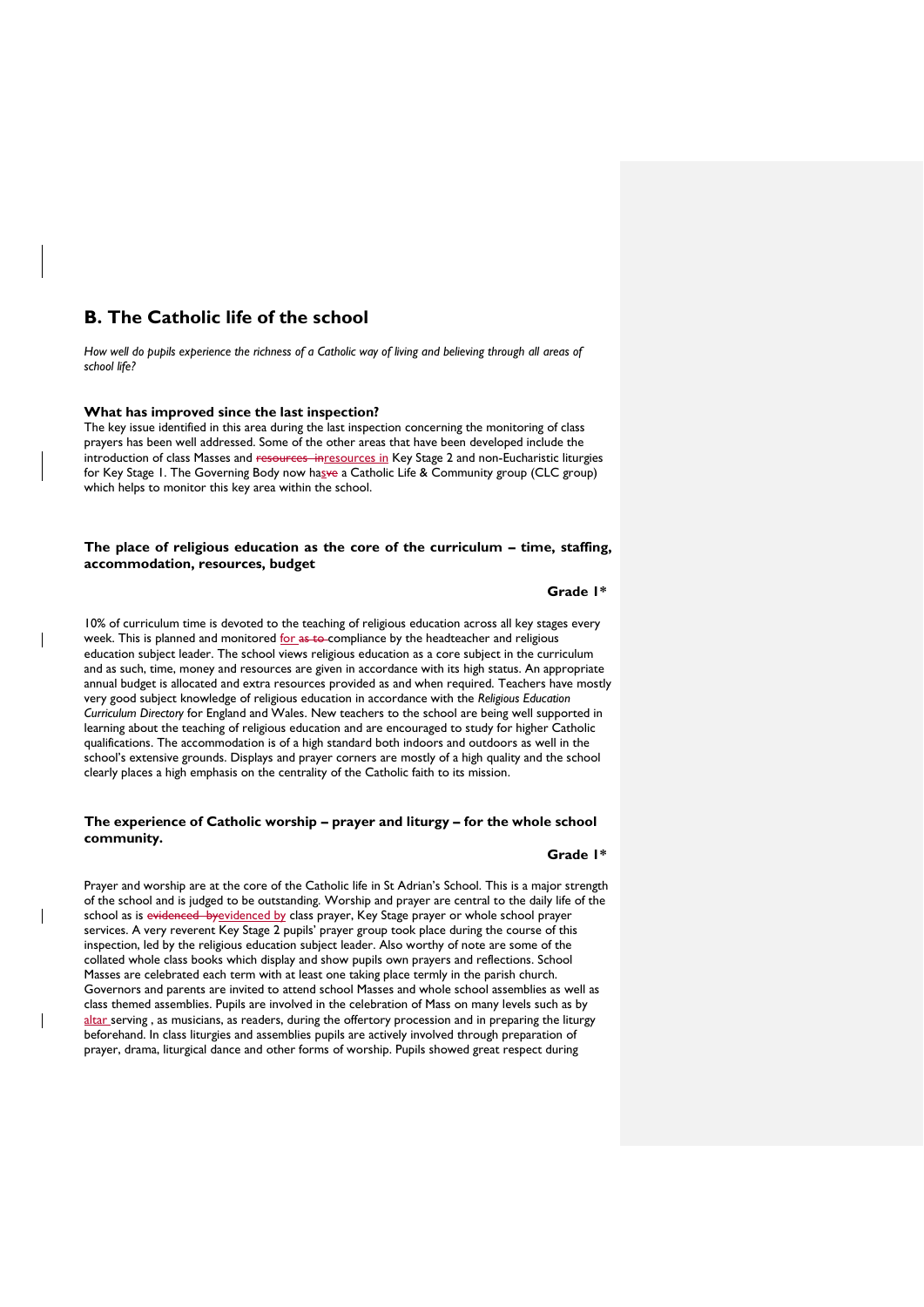prayers observed and were also keen to share in opportunities to pray for those in need. The school has recently introduced class meditation to assist pupils' spiritual development. The school has interesting plans to develop a Children's Chaplaincy group in the near future.

 $\overline{\phantom{a}}$ 

 $\overline{\phantom{a}}$ 

 $\overline{\phantom{a}}$ 

# **The commitment and contribution to the Common Good – service and social justice.**

## **Grade 2**

The pupils are keen to support a wide range of local and international charities. The pupils do recognise their responsibility as members of a Catholic community to the poor, vulnerable and disadvantaged. They collect and raise money for a wide and eclectic range of charities. However the school has much work to do in developing this area and is a key issue for the future. Pupils have no clear understanding of the charities they support and what they actually do. They appear unsure and confused as to whether the work of the charities such as CAFOD and the Catholic Children's Society is local or international. The school currently supports no long term or sustainable overseas projects that pupils can articulate, write about or share displays about. Major opportunities for social, moral and cultural development are being missed. Equally they are unsure of the theology underpinning this area. The school has identified this as a key area for development in its own evaluation. Within school, pupils take on their responsibilities with eagerness, zeal and commitment and this aspect of the Common Good is much more highly developed. They respond well to responsibilities to support younger pupils through activities such as reading partners, playground monitors, walking younger pupils round to mass and by supporting them in groups during school themed curriculum days.

## **Enabling the authentic partnership between parents, school and parish as an integral part of the Diocese, particularly through its relationship with the Diocesan Bishop and those acting on his behalf;**

# **Grade 1**

This is a strengthstrength of the school in many ways. The partnership with parents is very strong at all levels and the questionnaires and school surveys show parents greatly appreciate the life and Catholic mission of the school. The head is particularly respected and valued by parents in many comments and confidential responses. A newly formed Parents Forum group has been established to facilitate a shared understanding and further improve communication through parent channels. Parents actively support the school in a wide variety of roles. Whilst the parish priest is no longer a governor, he accepts the role of the school in the parish and supports the school in his role as associate member of the CLC governors' group. The school welcomes all opportunities to work in collaboration and support of other Catholic schools in the area through for example, the St Albans Deanery. The school works in a close and effective partnership with the diocese at all levels through regular attendance at training sessions by teaching staff, leadership and governors. Senior Leaders and governors attend diocesan celebrations and relevant conferences. Partnerships are strong and committed on most levels.